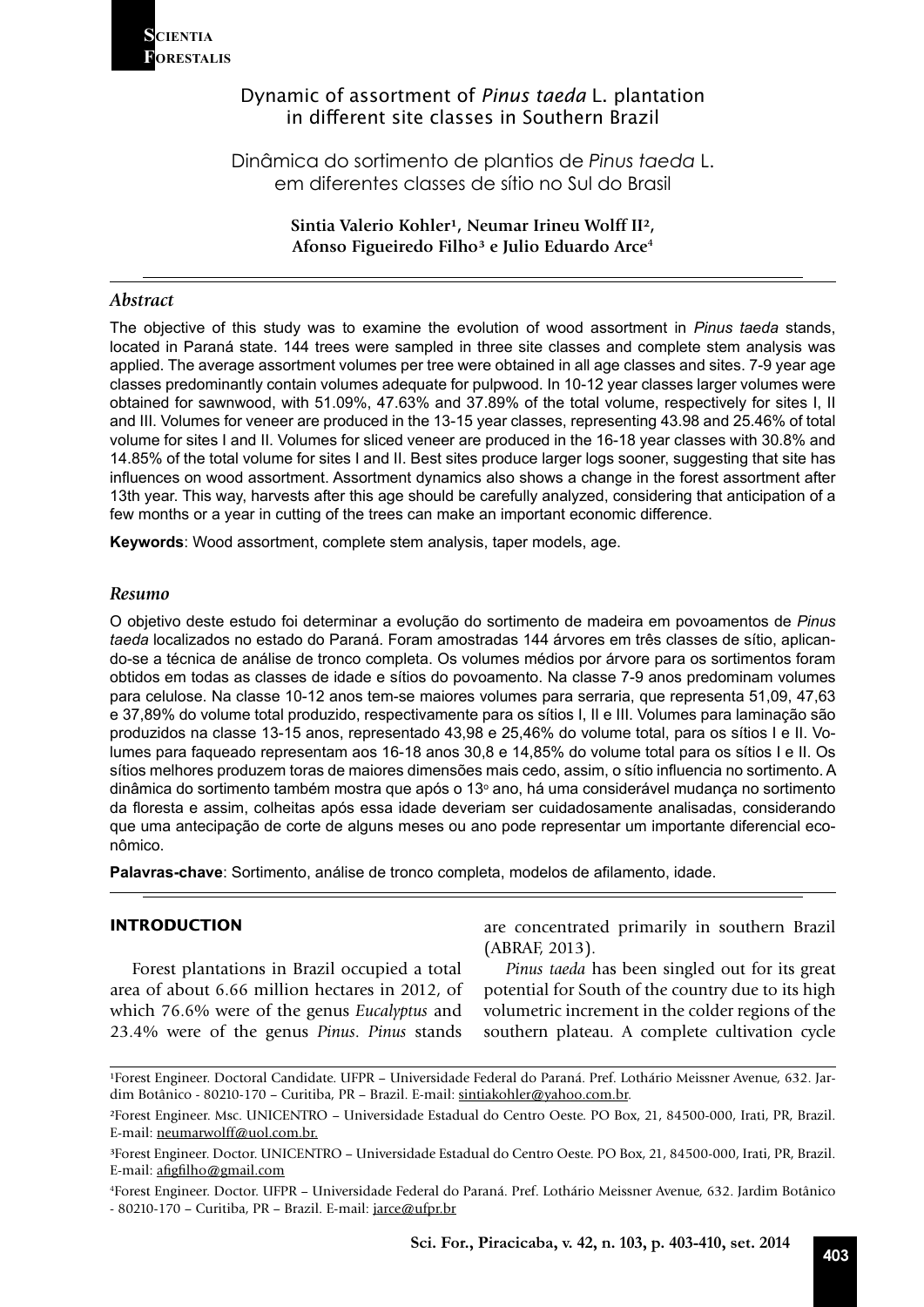for fine wood products is possible within 25 years (SHIMIZU; HIGA, 1981; GONÇALVES, 2004). Currently, shorter rotations (between 16 and 23 years) are being used to generate high percentage of wood for sawnwood, veneer and sliced veneer.

*Pinus taeda* is most commonly managed for production of multiple products, generally prioritizing the large logs for use in mechanical processing (sawn wood, veneer, sliced veneer). In regions where a market exists for fine wood, the excess material (tips and thin or low quality trees often from the first thinning) goes to factories or exchanged for thick wood (SANQUETTA, 2002).

To ensure multiple use of a tree stem in forest stands, knowing the form of the stem is required, as well as the volume and size of the assortments, in order to plan and study the economic feasibility of the stand. Gaffrey et al. (1998) stated that the most important application of stem taper models is in predicting the assortment of individual tree or the distribution of the assortment of a stand or a sample.

Taper functions are powerful tools to biologically and economically evaluate forest tracts and inform forest management practices, since they permit detailed valuations of the yield of the stand (FISCHER et al., 2001).

Forest assortment is the term used to summarize the quality and quantity of marketable standing stock in the forest, based on a list of multiple products, and constitutes a tool for making decisions related to forest management (ARCE, 2000).

This same author affirms the rationale for first knowing, to an appropriate degree of accuracy, how many and what types of products could be obtained from a tree before cutting it. The same reasoning can be applied to stands and to an entire forest.

Jorge and Lara (1993) stated that assortment studies of forest stands is of great importance for planning and evaluation of forest management for timber potential, for observing aspects of management planning activities, design of mechanical wood processing facilities, as well as the sale of sawn wood. The taper functions allow logs to be directed toward its most profitable use (MULLER, 2004).

The use of a tree must be done in a manner that provides the greatest financial return. Thus when a single tree has many end uses, its added value is higher since it fetches prices from a diverse range in the market (MACHADO et al*.,* 2004).

Thus, based on a forest inventory, the assortment of a forest can be estimated with sufficient

accuracy at any time using taper functions. However, understanding how the assortment of forest evolves over the course of the rotation is a more complex task. It is essential however for proper management of the forest, as it allows one to define the appropriate time to intervene and to maximize yield of high-value timber, obtaining greatest economic return from the forest enterprise.

According to Schneider et al*.* (1996), one of the great difficulties in managing forests and, in particular, economic evaluations of forests, is the absence of appropriate assortment tables that would enable rapid determinations of wood stock for different types of use.

Few works in Brazil sought to assess the evolution of assortment over the course of the forest stand growth rotation, and particularly how the site (location) affects this dynamic. Gomes et al*.* (1997) evaluated the total volume and volume by assortment per unit area in *Pinus taeda* stands, subjected to different site and planting density conditions. Assortment analysis showed that wider spacing result in larger quantities of wood for finer purposes, such as sawn wood and veneer and that the effect of the site is more pronounced in timber production for higher value wood.

Figueiredo Filho (1991) studied the assortment evolution for *Pinus elliottii* stands, concluding that the assortment changes rapidly over a range of just a few years. That study showed that at 15 years only 6.21% of the total volume produced could be used for veneer, but by 19 years this percentage had increased to 33.09% of the total volume. This demonstrates the importance of understanding the dynamics of assortment in deciding the appropriate time to conduct a thinning or defining the rotation period of the stand.

Because of the importance of the topic, this study aimed to determine the evolution of wood assortment in *Pinus taeda* in three site classes using complete stem analysis.

## **MATERIAL AND METHODS**

## **Study area**

The research was conducted in 1 to 30 year old *Pinus taeda* stands belonging to the REMASA Reflorestadora Ltda company. The plantations were established between the 1992 and 2005 with initial spacing of 3.0 x 3.0 m, 3.0 x 2.5 m, and 2.5 x 2.5 m in the municipalities of Bituruna, Palmas and General Carneiro, South Central region of the state of Paraná. Generally, in these stands two thinnings were applied at ages 10 and 15 years.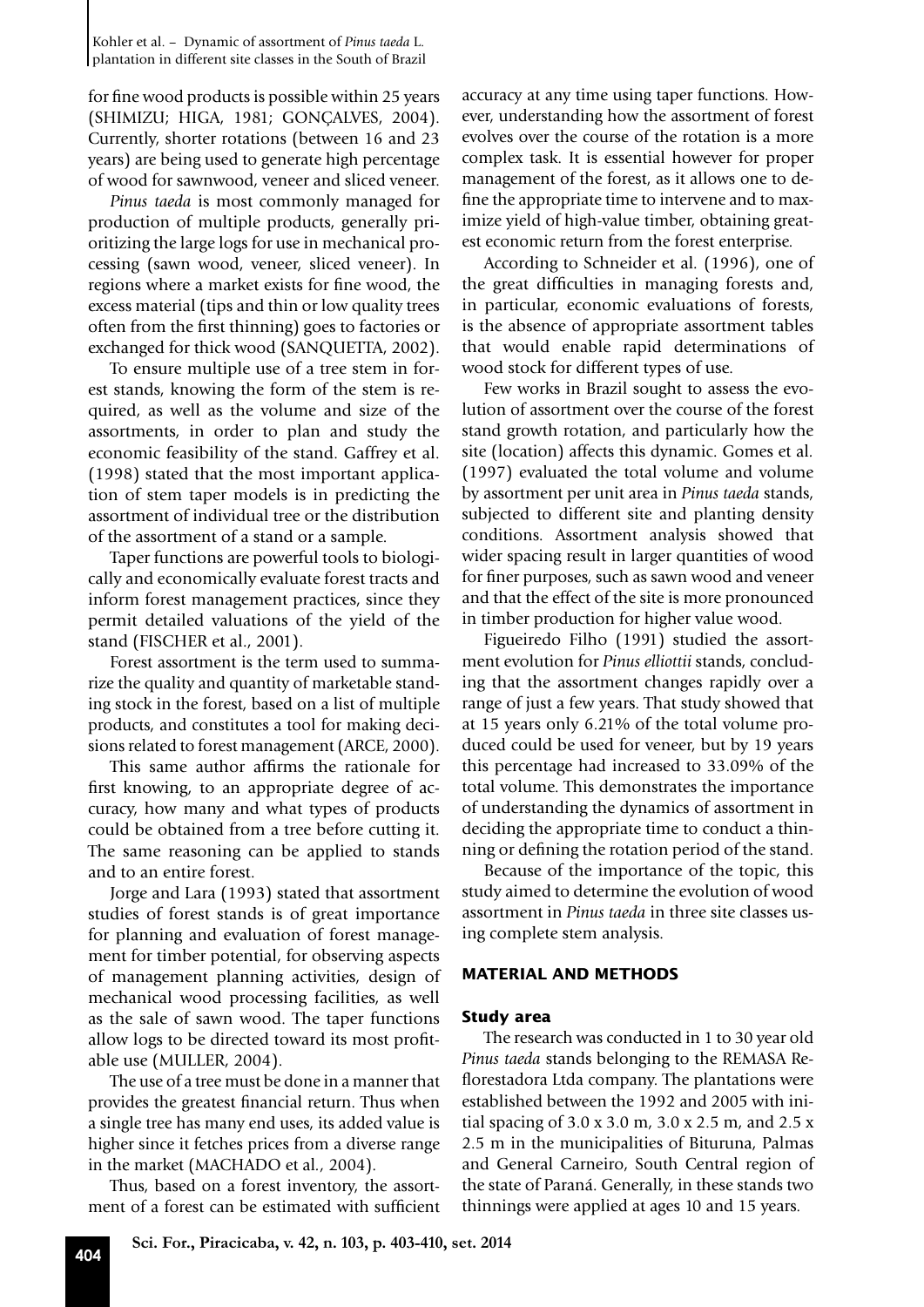According to Köppen classification, the climate of the region is subtropical humid mesothermal (Cfb) with average temperatures above 22ºC in the warmest month and below 18ºC in the coldest month. There is no dry season and summers are mild and winter include severe and frequent frosts. The altitude varies between 900 and 1,100 meters, and the topography is undulating to steeply sloped (MAACK, 1981).

## **Classification of production capacity**

Considering that the aim of the research was to study the evolution of assortment in various site classes, we used the site curves for the region generated by Wolff II (2012). The Schumacher equation was used to represent the average curve (guide curve) and three site classes were defined by the cited author: 21 to 25 m (class I), 17 to 21 m (class II), and 13 to 17 m (class III). The equation for expressing site index at age 15 years is:

$$
Ln(Hd) = LnS - 5.423688\left(\frac{1}{A} + \frac{1}{15}\right) \quad (1)
$$

in which:

*Hd* = dominant height of the plot (m);  $A = age$  (years);  $S =$  site index  $(m)$ ;  $Ln =$  natural logarithm.

#### **Database**

The data necessary to evaluate the evolution of height and diameter growth along the stem was derived from complete stem analysis. Trees were sampled after the site classification of each plot by the age and dominant height. Within each site class, trees were selected that represented all the variability in diameter at the various ages.

Next, 144 trees were sampled; 48 in each site class, with ages ranging from 5 to 18 years. For reasons inherent to the assortment, in this study trees aged 7 years or older were used, totaling 126 trees in the analysis, or 42, 43 and 41 trees sampled for site classes I, II and III, respectively.

The selected trees were felled and discs were obtained at absolute heights of 0.1 and 1.3 m above ground, and at the relative heights of 15%, 25%, 35%, 45%, 55%, 65%, 75%, 85% and 95% of the total height, thus assuring that 11 discs from each tree were analyzed.

The discs were identified, dried, sanded and their growth rings marked and measured using LINTAB 6.0 (*Frank Rinn Distributors*, Germany) and the TSAP (*Time Series Analysis Program*), which enables accurate measurements and generates a data base with time series for the growth rings.

The FlorExel® was used for processing the data obtained from the TSAP software, generating diameters inside bark for each tree at different heights of the stem for each age and the total height for each age.

## **Diameter outside bark estimates along the stem**

Complete stem analysis involves measuring the diameter outside bark at the age of the tree the moment it is felled. For all prior ages, diameters are obtained under bark. The destination of the timber is defined by the market from top diameters outside bark and the commercial volume traded is also without bark. Thus, it was necessary to estimate the diameters outside bark along the stem for all previous ages of the tree. Since the trees were sampled at various ages, the Stepwise variable selection was used to solve the problem, generating a specific model for the study data. The dependent variable was the diameter outside bark along the stem and the independent variables tested were:  $d_{ik}$  (diameter inside bark along the stem), *A* (age in years), *ht*  (total height at each age class),  $d_{ib}^2$ ,  $\hbar t^2$ ,  $d_{ib}$ ,  $A_i$ ,  $d_{ib}$ . *A², ht.A* and *1/A.*

#### **Fitting the taper function**

The fifth degree polynomial (2), widely used in southern Brazil for forest plantations (ROSOT, 1989; FIGUEIREDO FILHO et al., 1996; SCOL-FORO et al., 1998; ASSIS et al., 2002; QUEIROZ et al., 2006; SOUZA, 2007; QUEIROZ et al., 2008; KOHLER et al., 2011; among others), was fitted with data from the diameter along the stem  $(d_i)$ , partial heights  $(h_i)$ ; total height  $(ht)$ and diameter outside bark at 1.3 m (DBH) obtained in the complete stem analysis in the age classes older than 7 years for the 126 samples trees. Fits were made for each site class.

$$
\frac{d_i}{DAP} = \beta_0 + \beta_1 \left(\frac{h_i}{ht}\right) + \beta_2 \left(\frac{h_i}{ht}\right)^2 +
$$
  

$$
\beta_3 \left(\frac{h_i}{ht}\right)^3 + \beta_4 \left(\frac{h_i}{ht}\right)^4 + \beta_5 \left(\frac{h_i}{ht}\right)^5 + \epsilon_i
$$
 (2)

The goodness of fit was evaluated based on the coefficient of determination (R²) and the standard error of the estimate as a percentage  $(S_{xy}\%)$ , beside to graphical analysis of the residuals.

#### **Estimates of Assortment evolution**

As already mentioned, the assortments are defined based on minimum use diameters (outside bark), called the "top diameter" and the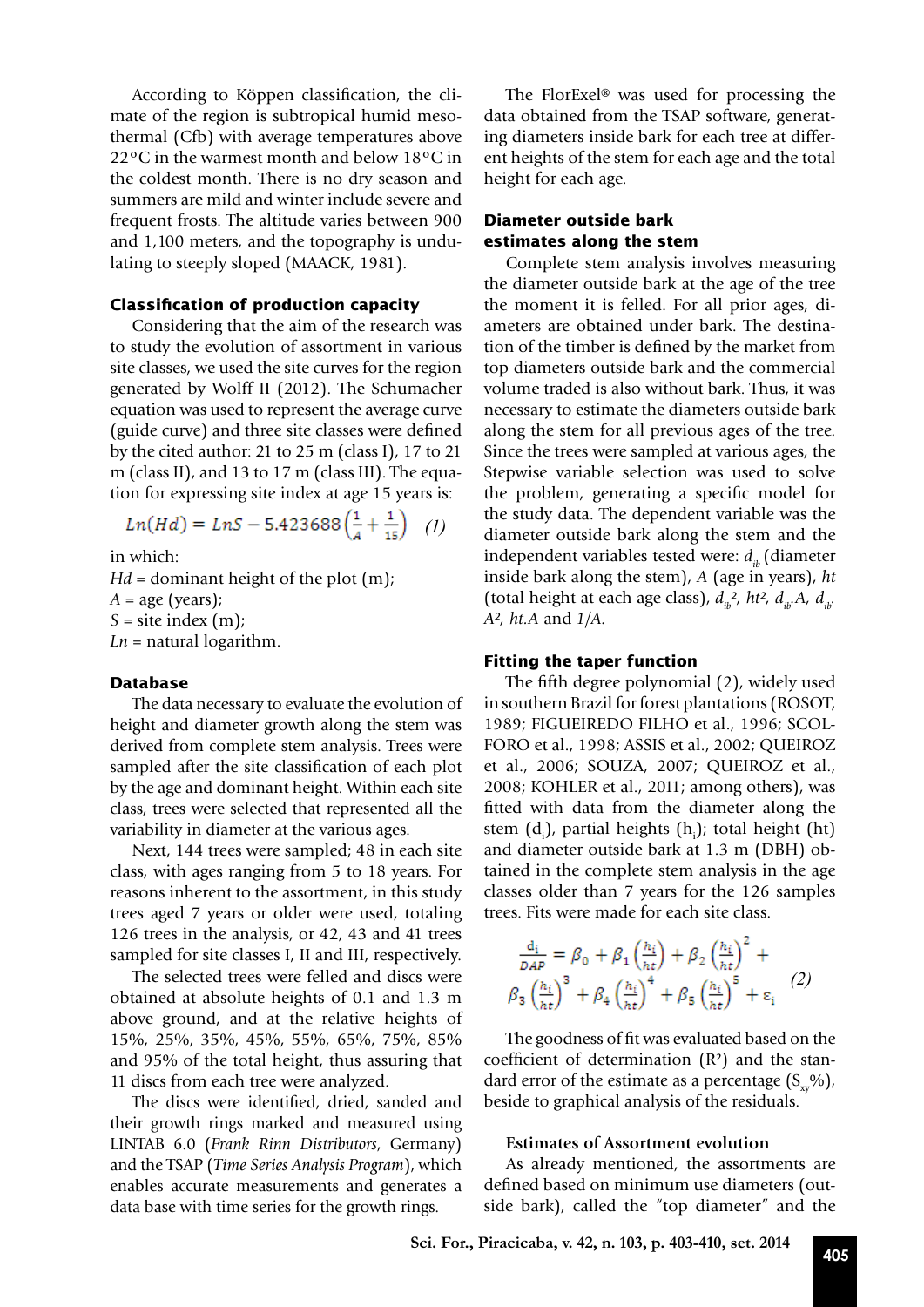Kohler et al. – Dynamic of assortment of *Pinus taeda* L. plantation in different site classes in the South of Brazil

lengths of the logs. Table 1 shows the assortment classes used in the study, which are used in the region by the REMASA Company which uses them in the commercialization of its logs.

| <b>Table 1.</b> Assortment classes. |
|-------------------------------------|
| Tabela 1. Classes de sortimento.    |

| <b>Destination</b>   | Minimum diameter<br>outside bark (cm) | Log length<br>(m) |  |  |
|----------------------|---------------------------------------|-------------------|--|--|
| Energy wood          |                                       | 1.20              |  |  |
| Pulpwood             | 8                                     | 2.20              |  |  |
| Sawnwood             | 16                                    | 3.00              |  |  |
| Veneer               | 25                                    | 2.65              |  |  |
| <b>Sliced Veneer</b> | 35                                    | 1.35              |  |  |

To estimate the volumes by assortment at various ages we used the forest inventory module of the FlorExel® program, which estimates the total volumes and per assortment volumes for the total number of trees using the fitted taper function. From these estimates graphs expressing the average assortment of the sample at each site were constructed.

## **RESULTS AND DISCUSSION**

## **Diameter outside bark estimates**

Using the stepwise variable selection method, the equation (3) was generated to estimate the diameters inside bark along the length of the stem. As expected, the variable diameter inside bark was the best when correlated with the dependent variable, and was thus inserted into the equation. The equation showed excellent fit and accuracy statistics as reported below.

$$
d_{ob} = -2.1318 + 1.0680 d_{ib} +
$$
  
0.0009 d<sub>ib</sub><sup>2</sup> + 0.1865A - 0.0022 d<sub>ib</sub>A + (3)  
8.2825  $\left(\frac{1}{A}\right)$  - 0.0037 htA

in which:  $d_{ab}$ = diameter outside bark (cm);  $d_{\mu}$ = diameter inside bark (cm); *A*= age (years); *ht*= total height (m);  $R^2 = 0.9992$ ;  $S_{yx} = 0.3559$  cm;  $S_{vx}^{70}\% = 2.92\%$ .

The distribution of residuals of the equation is shown in Figure 1. It can be observed that residuals are closer to zero where the diameters are larger, while dispersion is greatest for estimates of only the smallest diameters, i.e. above 95% of the total height. Thus, the model generated by the stepwise selection method can be considered adequate for estimating the diameter outside bark along of the stem. As was mentioned in the methodology, this was necessary considering that assortment for commercial purposes include the bark.

#### **Taper model**

The fifth degree polynomial was fitted for the 3 site classes. Statistics and coefficients are presented in Table 2. The taper equation for site I had the best statistics, with the highest R² (0.9858) and a standard error for estimating stem diameters of 7.8%. Sites II and III had very similar values, but somewhat lower than site I.

A graphical analysis of residuals (Figure 2) showed that the fifth degree polynomial results in greater dispersion amplitude in estimates of the diameters for the upper stem, with a slight tendency to underestimate the smaller diameters. This fact is not relevant because, in general, this part of the stem is intended for energy use or remains in the forest.





**Figura 1**. Distribuição dos resíduos para estimar o diâmetro com casca da equação gerada pelo método de Stepwise.

**Table 2**. Coefficients and statistics for the fifth degree polynomial. **Tabela 2**. Coeficientes e estatísticas do polinômio de quinto grau.

| <b>Site</b> | $R^2$ | (cm<br>$\mathbf{P}_{\mathbf{v} \mathbf{x}}$ . | (%)<br>$\mathbf{P}_{\mathsf{vx}}$ | υ,     | N         | IJ,     |           | N       | w         |
|-------------|-------|-----------------------------------------------|-----------------------------------|--------|-----------|---------|-----------|---------|-----------|
|             | 0.985 | 1.146                                         | 7.870                             | 1.2270 | $-3.3655$ | 13.5621 | $-29.738$ | 27.4153 | $-9.0940$ |
|             | 0.977 | .268                                          | 9.559                             | .2338  | $-3.2907$ | 13.1439 | $-28.958$ | 26.9168 | $-9.0456$ |
| Ш           | 0.979 | 1.116                                         | 9.412                             | .2657  | $-3.5288$ | 14.4694 | $-32.813$ | 31.3235 | $-10.716$ |

**<sup>406</sup> Sci. For., Piracicaba, v. 42, n. 103, p. 403-410, set. 2014**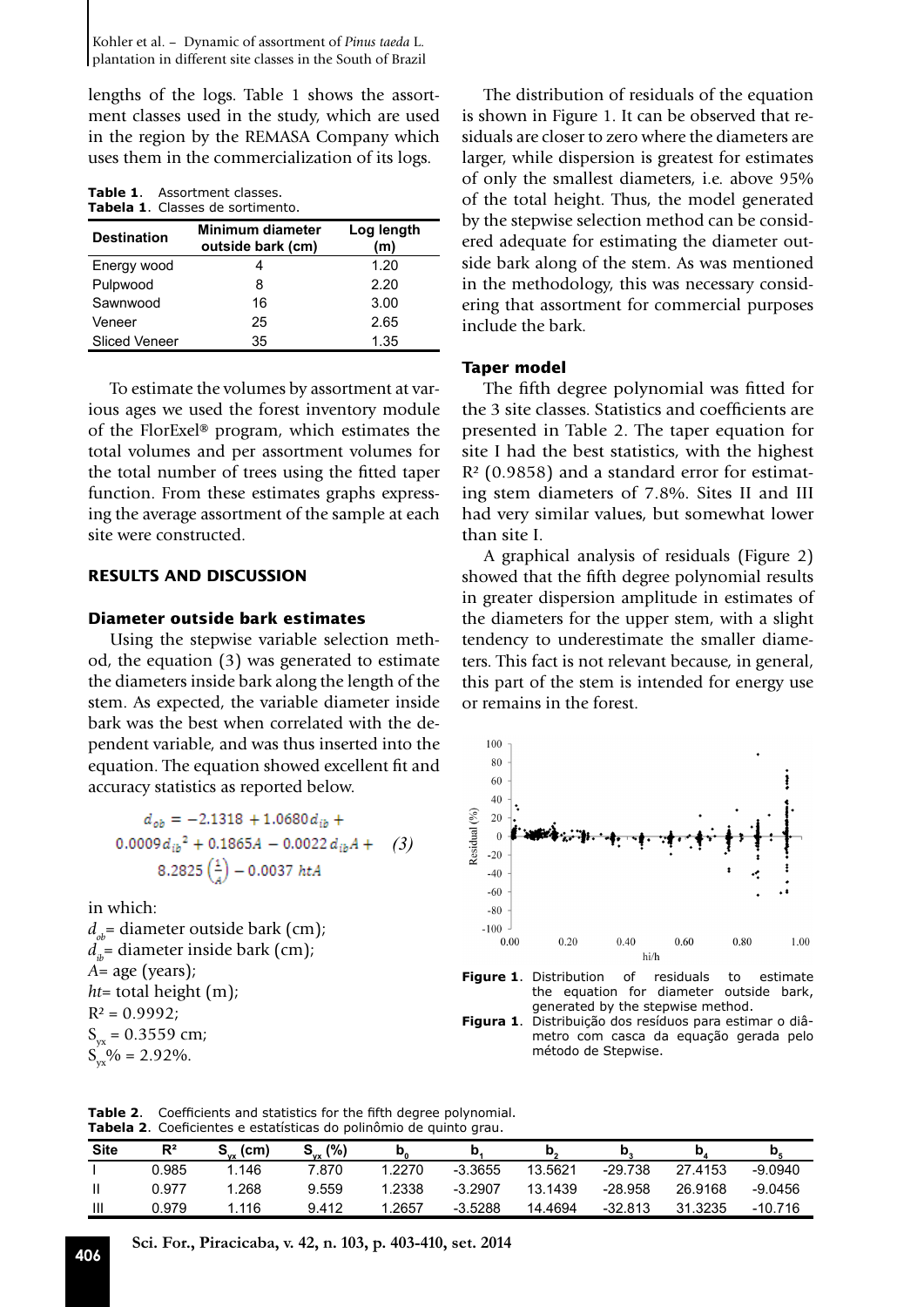

**Figure 2**. Distribution of residuals to estimate diameters obtained from the fifth degree diameters obtained from the polynomial in the site classes.

**Figura 2**. Distribuição de resíduos para estimar diâmetros obtidos com o polinômio de quinto grau em classes de sítio.

#### **Estimation of assortment evolution**

With the forest inventory module of the FlorExel® program, the volumes of assortments per tree for all ages and site classes were estimated. These estimates were derived from the insertion of the coefficients of taper functions listed in Table 2 for each site.

Thus, the evolution of average per tree assortment was determined for age classes up to 18 years for sites I and II, but only up to age 13 year for site III, since no stands older than this were available in this site class.

The evolution of volumes by assortment is shown in Figure 3. Of note is that the amount of wood intended for energy was low in all age groups, where on average 2.3 logs (1.2 m each) can be obtained at all ages. Wood for pulp showed constant volume at all ages. 7 years old trees already produce logs with diameters suitable for sawn wood, growing rapidly with age, but volumes in this assortment class rapidly decline as diameters more suitable for another assortment class (veneer) arise. Wood veneer diameters begin at an average of 10 years in all sites; however for site I increased volume for this assortment class is much greater than in other sites.







Logs with diameters suitable for sliced veneer are available by the 12th year in trees on sites I and II, while no volume for this assortment class was available at site III. Even though the volumes were different between the three sites, the growth trend was similar. This same trend was observed by Figueiredo Filho et al. (1992) for *Pinus elliottii*. These authors report that the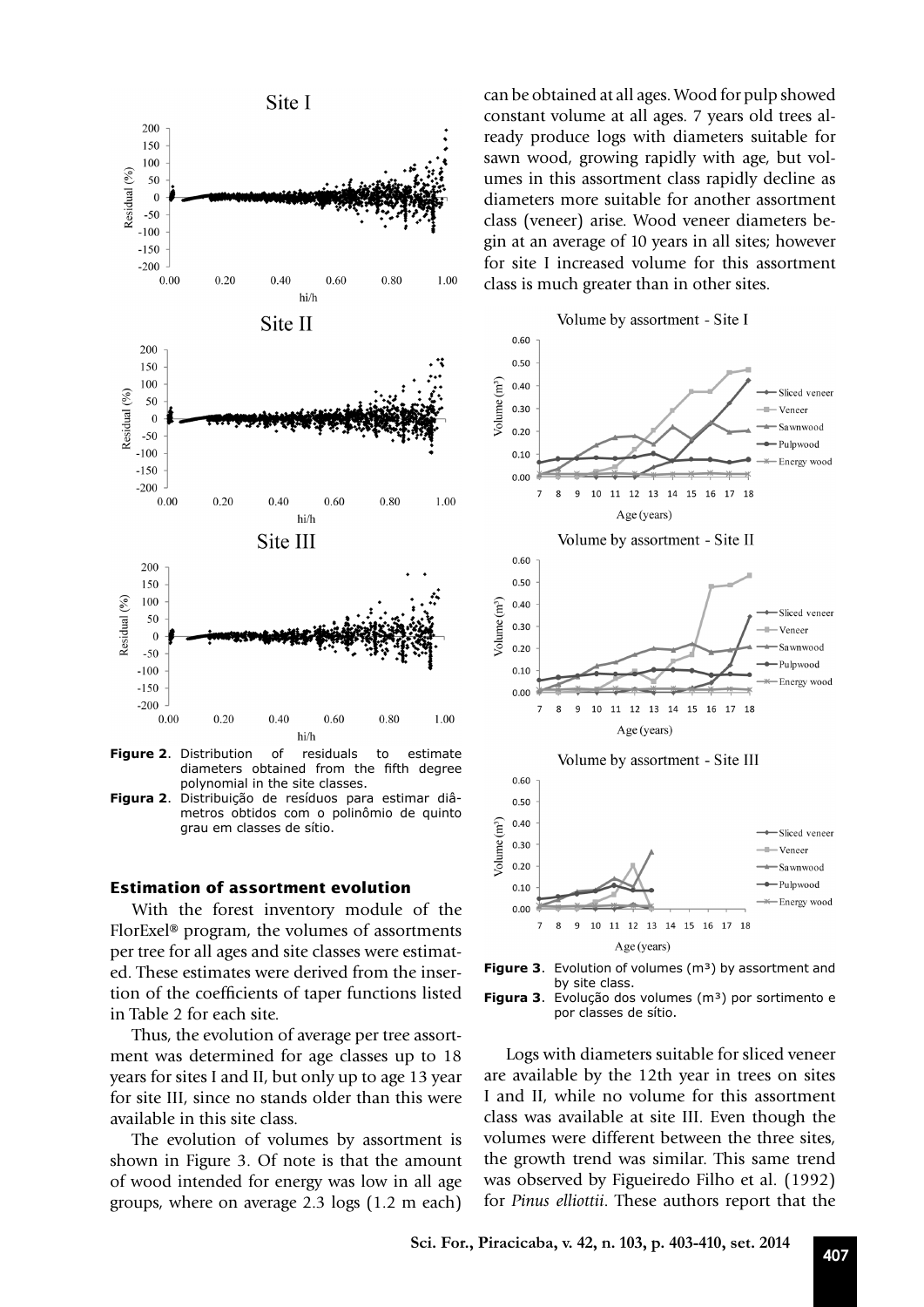volumes for sawn wood decrease with age, while diameters suitable for veneer increases. They add that since assortment aims to optimize the use of wood for fine products; first all material possible for sliced veneer; veneer; sawn wood and then for pulpwood. The trends for the evolution for sawn wood and pulpwood have not a clear definition, since the preference first is for veneer and sliced veneer. Thus changes in the volume appropriate for fine products also change the volumes destined for sawed and pulp wood.

Figure 4 shows the volumetric percentage of assortments for different age classes. It was observed that pulpwood volumes predominate in age classes 7-9 years, representing an average of 55% of the total volume of trees for the three site classes; however, logs for sawn wood have begun to emerge at this age, representing an average of 34% of the total volume. In the next age class (10 to 12 years) volume can be obtained for veneer, which increased rapidly at site I, representing 18.2% of the total volume, increasing to 43.9% in the next age class (13 to 15 years), and reaching higher fraction of the total volume. Volumes for sliced veneer represent just 13.21% and 1.25% of the total volume at sites I and II, respectively for the 13-15 year age class, increasing to 30.8% and 14.85%, at sites I and II, respectively for the next age class (16 to 18 years).

On the other hand site III yields volumes for veneer in the age class 10 to 12 years; however in the following age class volumes were not observed for this use, since sampling included too few trees in this age class as explained in the methodology. So beyond this age analyses for this site class were hampered.

Figueiredo Filho et al. (1992) studied a 23 year old stand of *Pinus elliottii* and found means per tree volumes of  $0.345 \text{ m}^3$  from 15 years old and that 34% of the wood was suitable for pulpwood and 57% for sawn wood. However, at age 23 the average volume grew to  $0.727 \text{ m}^3$ , of which 48% could be used for veneer.

Machado et al. (2011) studied the evolution of assortment of *Pinus oocarpa* between ages 7 and 22 years. The average assortments of trees each year showed that the logs with minimum diameter measuring 25 cm for veneer are produced starting at age 15, increasing to 50% of the tree at 22. By age12 the predominant use is for pulpwood (8 to 15 cm at the minimum diameter).

Dossa et al. (2002) simulated the assortment of a 21 year old *Pinus* stand, with an initial density of 1,666 trees and two thinnings. At 21 years, the production volume for sawn wood and veneer in this stand represented 92% of total volume. In the present research, volumes for fine uses (sawn wood, veneer, and sliced veneer) represent 92.4% of the average volume for 18 years trees in site I and 92.07% at site II.

High growth rates were also observed for wood volumes for veneer and subsequently sliced veneer. In the highest yielding site, 18.24% of the total volume was appropriate for



**Figure 4**. Volume percentage classified by use and age classes at different sites. **Figura 4**. Percentual dos volumes classificados por tipo de uso e classes de idade nos diferentes sítios.

# **<sup>408</sup> Sci. For., Piracicaba, v. 42, n. 103, p. 403-410, set. 2014**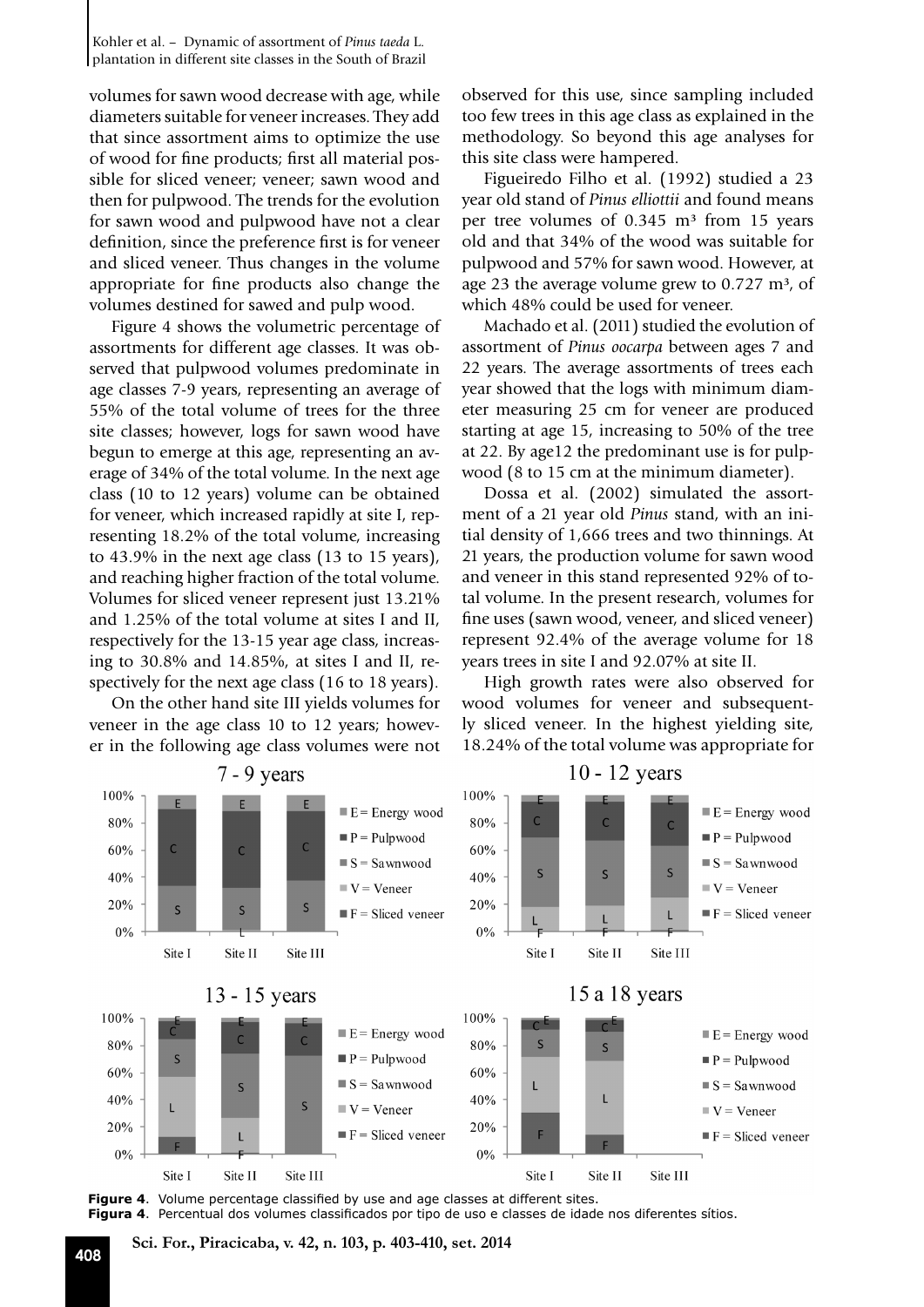veneer (between 10 and 12 years); in the next age class (13-15 years) this volume increases to 43.98% of the total volume. In this same site, sliced veneer volume increased from 13.21% in the 13 to 15 year age class to 30.80% in the next age class.

This information is crucial for stand management planning, indicating the most appropriate times to intervene in the forest when maximizing production volumes for fine products and thus maximized economic gain are the goals.

## **CONCLUSIONS**

The equation fitted by the stepwise variable selection method was adequate to obtain estimates of the diameters outside bark along of the stem at various ages, and therefore represents a valuable tool for indirectly and accurately obtaining the profile of a log outside the bark when using the complete stem analysis.

Until the age of 9 years there is predominance of pulpwood volumes (55% of the total volume produced), but in the three years following the sawnwood already surpasses the others with more than 50% for site class I.

There is a wide availability of wood for veneer in the age between 13 and 15 years, with site I already producing about 44% of the total volume, almost twice as much as site II (25.5%).

Volumes for sliced veneer are produced only after the 16th year, reaching a percentage of 30.8% of the total volume for the site I, two times higher (14.9%) than site II.

In the age class 13-15 years, site I produced 57.2% of the total volume for veneer and sliced veneer, greatly increasing this percentage in the next three years, when it reached 71.7%. At site II, this change was still greater and assortments of veneer and sliced veneer; increasing from 26.3% to 68.8%, thus almost equaling site I.

Site III analyzed until the age of 15 years, had not yet produced veneer volume. However, it had already produced more than 65% of the total volume for sawn wood.

We conclude that the best sites produce larger logs earlier and therefore the site influences assortment. The dynamics of the assortment also shows that after the 13th year, there is a considerable change in assortment of the forest and thus harvests after this age should be carefully analyzed, considering that anticipation of a few months or a year in cutting of the trees can make an important economic difference.

#### **REFERENCES**

ABRAF - Associação Brasileira de Produtores de Florestas Plantadas. **Anuário estatístico da ABRAF:**  Ano base 2012. Brasília, 2013. 148 p.

ARCE, J. E. **Um sistema de análise, simulação e otimização do sortimento florestal em função da demanda por multiprodutos e dos custos de transporte**. 2000. 129 p. Tese (Doutorado em Ciências Florestais) – Universidade Federal do Paraná, Curitiba, 2000.

ASSIS, A. L.; SCOLFORO, J. R. S; MELLO, J. M.; OLIVEIRA, A. D. Avaliação de modelos polinomiais não-segmentados na estimativa de diâmetros e volumes comerciais de *Pinus taeda.* **Ciência Florestal**, Santa Maria, v. 12, n. 1, p. 89-107, 2002.

DOSSA, D.; SILVA, H. D.; BELLOTE, A. F. J.; RODIGHERI, H. R. **Produção e Rentabilidade de Pinus em Empresas Florestais**. Colombo: Embrapa Florestas, Dez. 2002, 6 p. (Embrapa Florestas. Comunicado Técnico, 82).

FISCHER, F.; SCOLFORO, J. R.; ACERBI JUNIOR, F. W.; MELLO, J. M.; MAESTRI, R. Exatidão dos modelos polinomiais não-segmentados e das razões entre volumes para representar o perfil do tronco de *Pinus taeda.* **Ciência Florestal**, Santa Maria, v. 11, n. 1, p. 167-188, 2001.

FIGUEIREDO FILHO, A. **Influência da resinagem no crescimento de** *Pinus elliottii* **Engelm. var.** *elliottii* **e sua avaliação econômica.** 1991. 138 p. Tese (Doutorado em Engenharia Florestal), Universidade Federal do Paraná, Curitiba, 1991.

FIGUEIREDO FILHO, A.; BORDERS, B. E.; HITCH, K. L. Taper equations for Pinus taeda in Southern Brazil. **Forest Ecology and Management**, Amsterdã, v. 83, n. 1, p. 39-46, 1996.

FIGUEIREDO FILHO, A.; MACHADO, S.; A.; HOSOKAWA, R. T.; KIKUTI, P. Avaliação econômica da resinagem em floresta de *Pinus elliottii*. **Instituto de Pesquisa e Estudos Florestais - IPEF**, Piracicaba, v. 45, p. 48-63, 1992.

GAFFREY, D.; SLOBODA, B.; MATSUMURA, N. Representation of tree stem taper curves and their dynamic, using a linear model and the centroaffine transformation. **Journal of Forest Research**, Tokyo, v. 3, n. 2, p. 67–74, 1998.